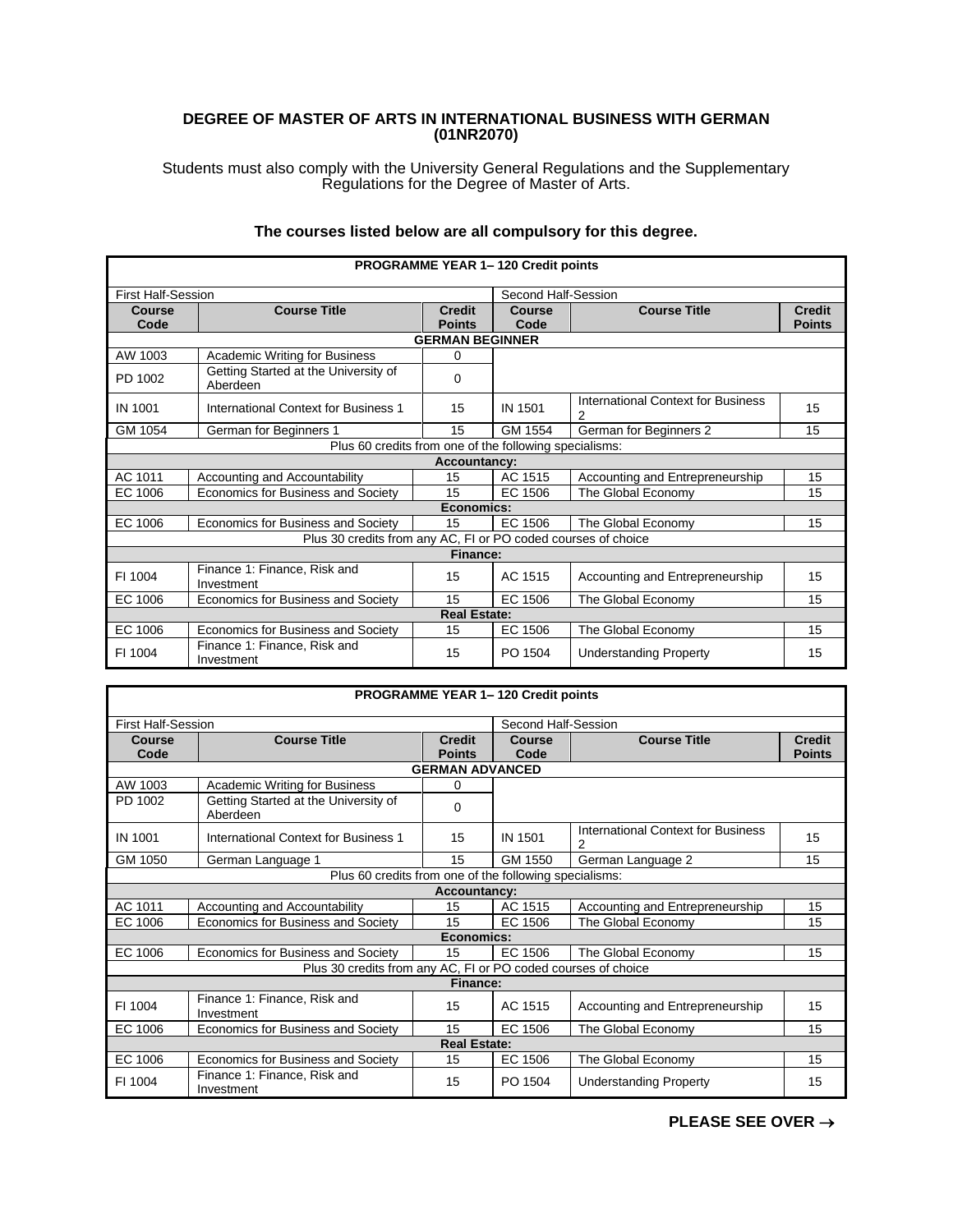| <b>PROGRAMME YEAR 2 - 120 Credit points</b>   |                                                        |                                |                                  |                                              |                                |  |
|-----------------------------------------------|--------------------------------------------------------|--------------------------------|----------------------------------|----------------------------------------------|--------------------------------|--|
| <b>First Half-Session</b>                     |                                                        |                                | Second Half-Session              |                                              |                                |  |
| Course<br>Code                                | <b>Course Title</b>                                    | <b>Credit</b><br><b>Points</b> | Course<br>Code                   | <b>Course Title</b>                          | <b>Credit</b><br><b>Points</b> |  |
|                                               |                                                        | <b>GERMAN BEGINNER</b>         |                                  |                                              |                                |  |
| IN 2002                                       | Big Data in Operations and Supply<br>Chain Management  | 15                             | IN 2502                          | Big Data in Business and Finance             | 15                             |  |
| GM 2040                                       | German Language (Advanced<br>Introductory) 1           | 15                             | GM 2540                          | German Language (Advanced<br>Introductory) 2 | 15                             |  |
|                                               | Plus 60 credits from one of the following specialisms: |                                |                                  |                                              |                                |  |
|                                               |                                                        |                                | <b>Accountancy</b> (see note 4): |                                              |                                |  |
| AC 2031                                       | Management Accountancy 2                               | 15                             | AC 2530                          | <b>Financial Accounting 2</b>                | 15                             |  |
| FI 2004                                       | Finance 2: Business Finance                            | 15                             | PO 2508                          | <b>Understanding Statistics</b>              | 15                             |  |
| Economics:                                    |                                                        |                                |                                  |                                              |                                |  |
| EC 2003                                       | Intermediate Microeconomics                            | 30                             | EC 2503                          | Intermediate Macroeconomics                  | 30                             |  |
| Finance:                                      |                                                        |                                |                                  |                                              |                                |  |
| FI 2004                                       | Finance 2: Business Finance                            | 15                             | FI 2501                          | Financial Markets and Regulation             | 15                             |  |
| Plus 15 credit points from courses of choice. |                                                        |                                | PO 2508                          | <b>Understanding Statistics</b>              | 15                             |  |
| <b>Real Estate:</b>                           |                                                        |                                |                                  |                                              |                                |  |
| PO 2009                                       | <b>Land and Property Economics</b>                     | 15                             | PO 2509                          | Principles of Property Valuation             | 15                             |  |
| PO 2010                                       | Land and Property Law                                  | 15                             | PO 2508                          | <b>Understanding Statistics</b>              | 15                             |  |

| PROGRAMME YEAR 2 - 120 Credit points         |                                                        |                                |                     |                                  |                                |  |  |
|----------------------------------------------|--------------------------------------------------------|--------------------------------|---------------------|----------------------------------|--------------------------------|--|--|
| <b>First Half-Session</b>                    |                                                        |                                | Second Half-Session |                                  |                                |  |  |
| Course<br>Code                               | <b>Course Title</b>                                    | <b>Credit</b><br><b>Points</b> | Course<br>Code      | <b>Course Title</b>              | <b>Credit</b><br><b>Points</b> |  |  |
|                                              |                                                        | <b>GERMAN ADVANCED</b>         |                     |                                  |                                |  |  |
| IN 2002                                      | Big Data in Operations and Supply<br>Chain Management  | 15                             | IN 2502             | Big Data in Business and Finance | 15                             |  |  |
| GM 2042                                      | German Language 3                                      | 15                             | GM 2542             | German Language 4                | 15                             |  |  |
|                                              | Plus 60 credits from one of the following specialisms: |                                |                     |                                  |                                |  |  |
|                                              | <b>Accountancy</b> (see note 4):                       |                                |                     |                                  |                                |  |  |
| AC 2031                                      | Management Accountancy 2                               | 15                             | AC 2530             | Financial Accounting 2           | 15                             |  |  |
| FI 2004                                      | Finance 2: Business Finance                            | 15                             | PO 2508             | <b>Understanding Statistics</b>  | 15                             |  |  |
| Economics:                                   |                                                        |                                |                     |                                  |                                |  |  |
| EC 2003                                      | Intermediate Microeconomics                            | 30                             | EC 2503             | Intermediate Macroeconomics      | 30                             |  |  |
| <b>Finance:</b>                              |                                                        |                                |                     |                                  |                                |  |  |
| FI 2004                                      | Finance 2: Business Finance                            | 15                             | FI 2501             | Financial Markets and Regulation | 15                             |  |  |
| Plus 15 credit points from courses of choice |                                                        |                                | PO 2508             | <b>Understanding Statistics</b>  | 15                             |  |  |
| <b>Real Estate:</b>                          |                                                        |                                |                     |                                  |                                |  |  |
| PO 2009                                      | <b>Land and Property Economics</b>                     | 15                             | PO 2509             | Principles of Property Valuation | 15                             |  |  |
| PO 2010                                      | Land and Property Law                                  | 15                             | PO 2508             | <b>Understanding Statistics</b>  | 15                             |  |  |

**PLEASE SEE OVER** →